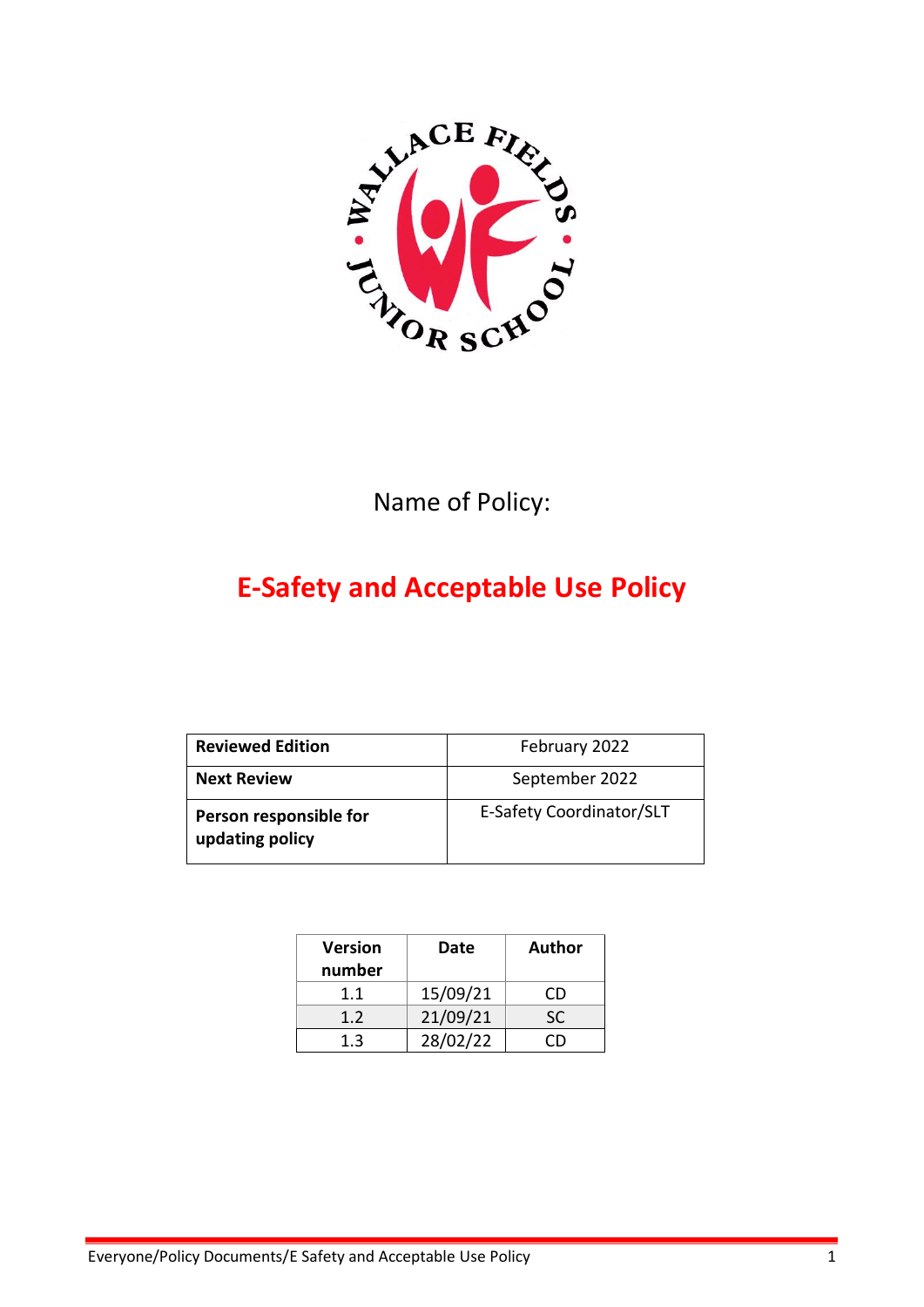# **Contents**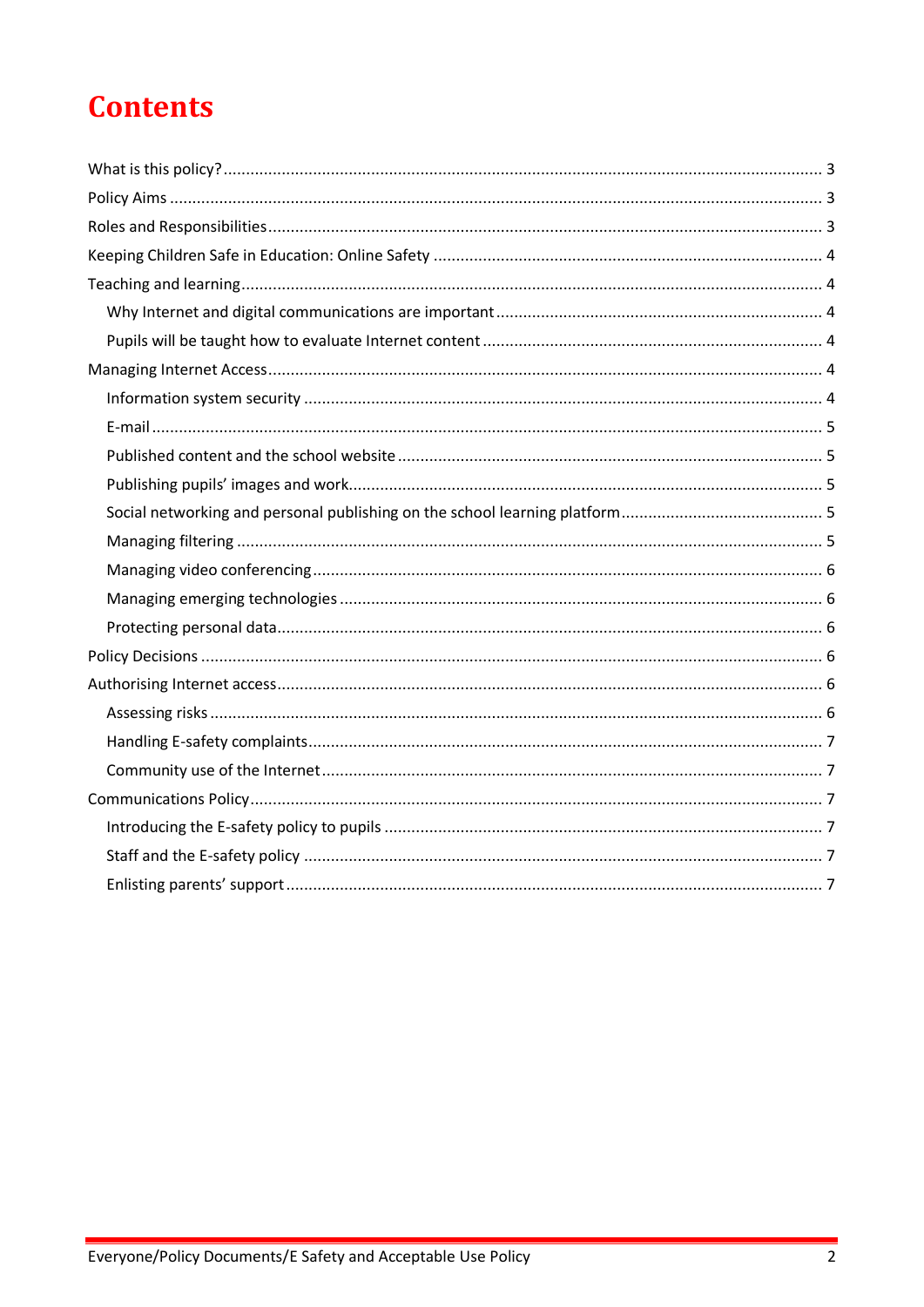# <span id="page-2-0"></span>**What is this policy?**

Online safety is an integral part of safeguarding and requires a whole school, cross-curricular approach and collaboration between key school leads. Accordingly, this policy is written in line with 'Keeping Children Safe in Education' 2021 (KCSIE) and other statutory documents. Any issues and concerns with online safety must follow the school's safeguarding and child protection procedures.

# <span id="page-2-1"></span>**Policy Aims**

This policy aims to:

- Set out expectations for all Wallace Fields Junior School community members' online behaviour, attitudes and activities and use of digital technology
- Help all stakeholders to recognise that online/digital behaviour standards (including social media activity) must be upheld beyond the confines of the school gates and school day, and regardless of device or platform
- Facilitate the safe, responsible and respectful use of technology to support teaching & learning, increase attainment and prepare children and young people for the risks and opportunities of today's and tomorrow's digital world, to survive and thrive online
- Help school staff working with children to understand their roles and responsibilities to work safely and responsibly with technology and the online world:
	- $\circ$  for the protection and benefit of the children and young people in their care, and
	- o for their own protection, minimising misplaced or malicious allegations and to better understand their own standards and practice
	- o for the benefit of the school, supporting the school ethos, aims and objectives, and protecting the reputation of the school and profession
- Establish clear structures by which online misdemeanours will be treated, and procedures to follow where there are doubts or concerns.

# <span id="page-2-2"></span>**Roles and Responsibilities**

- Wallace Fields Junior School is a community and all members have a duty to behave respectfully online and offline, to use technology for teaching and learning and to prepare for life after school, and to immediately report any concerns or inappropriate behaviour, to protect staff, pupils, families and the reputation of the school. We learn together, make honest mistakes together and support each other in a world that is online and offline at the same time.
- The school's appointed E-safety coordinators are the **Headteacher** and the **Computing subject leader**.
- Our E-safety Policy has been written by the school, building on best practice and government guidance. It has been agreed by senior management.
- The E-safety Policy and its implementation will be reviewed annually.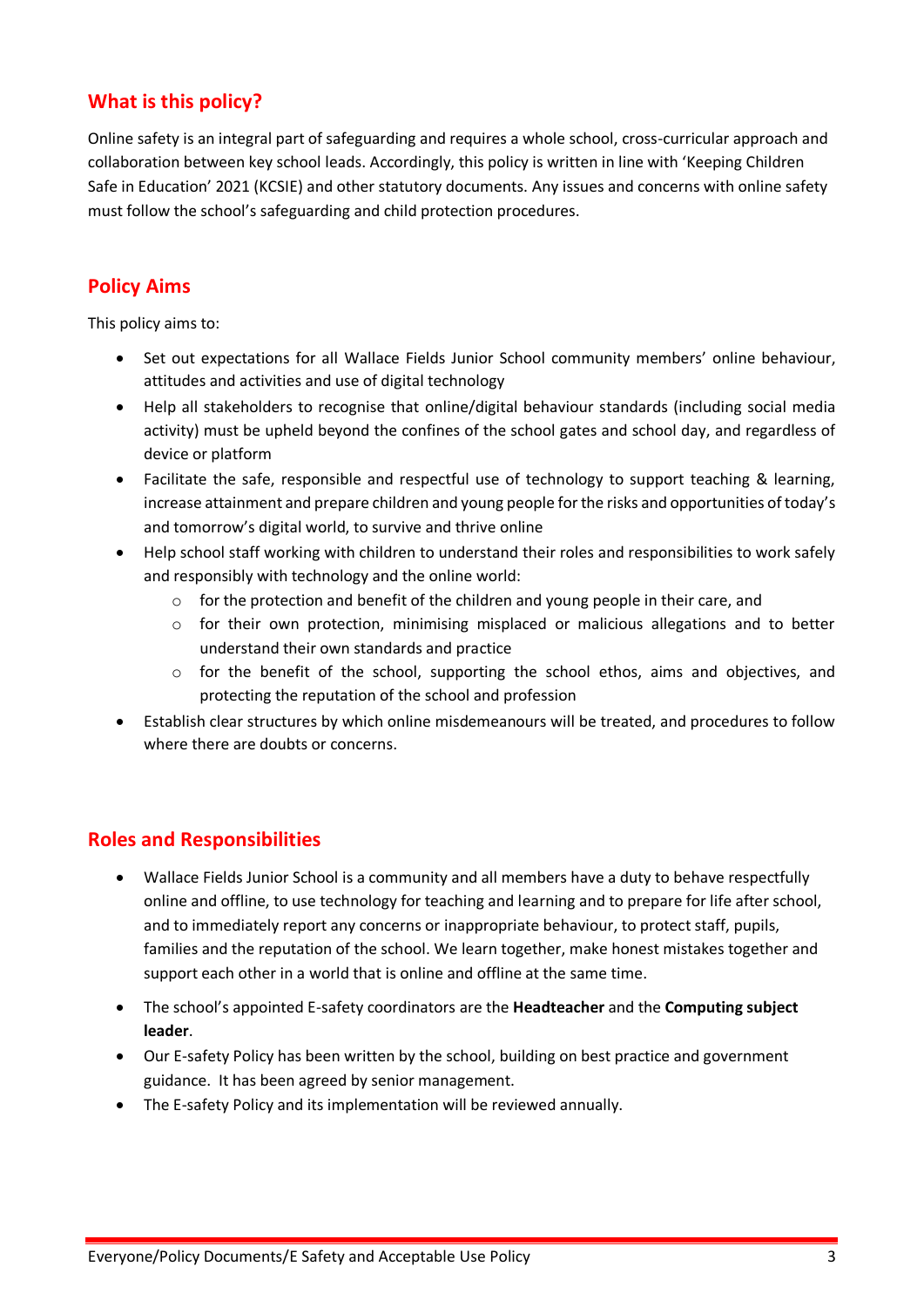# <span id="page-3-0"></span>**Keeping Children Safe in Education: Online Safety**

It is essential that children are safeguarded from potentially harmful and inappropriate online material. Online Safety covers a breadth of issues including **content**, **contact**, **conduct** and **commerce**. These areas remain a helpful way to understand the risks and potential school response, whether technological or educational. They do not stand in isolation, however, and it is important to understand the interplay between all areas. Staff are updated about these explicit areas of online safety through Safeguarding updates and by reading Keeping Children Safe in Education. Children are taught about them (in a manner relevant for their year group) through dedicated E-safety lessons as well as safety reminders each time the internet is used in a lesson.

# <span id="page-3-1"></span>**Teaching and learning**

#### <span id="page-3-2"></span>**Why Internet and digital communications are important**

- The Internet is an essential element in 21st century life for education, business and social interaction. The school has a duty to provide students with quality internet access as part of their learning experience to equip them for safe internet use as they progress through education and into the working world.
- Internet use is a part of the statutory curriculum and a necessary tool for staff and pupils. Children are encouraged to use the internet as a resource when carrying out research work across the curriculum, for both home and school work.
- The school Internet access is provided by a **Talk Straight** contract and includes filtering appropriate to the age of pupils.
- Pupils are taught what Internet use is acceptable and what is not and given clear objectives for Internet use.
- Pupils are educated in the effective use of the Internet in research, including the skills of knowledge location, retrieval, evaluation and filtering.
- Pupils are shown how to publish and present information appropriately to a wider audience.

#### <span id="page-3-3"></span>**Pupils will be taught how to evaluate Internet content**

- The school seeks to ensure that the use of Internet derived materials by staff and by pupils complies with copyright law.
- Pupils are taught to be critically aware of the materials they read and shown how to validate information before accepting its accuracy.
- *Pupils are taught how to report unpleasant Internet content.*

# <span id="page-3-4"></span>**Managing Internet Access**

#### <span id="page-3-5"></span>**Information system security**

- School ICT systems security are reviewed regularly
- Virus protection is updated regularly
- Security strategies are discussed with the Local Authority.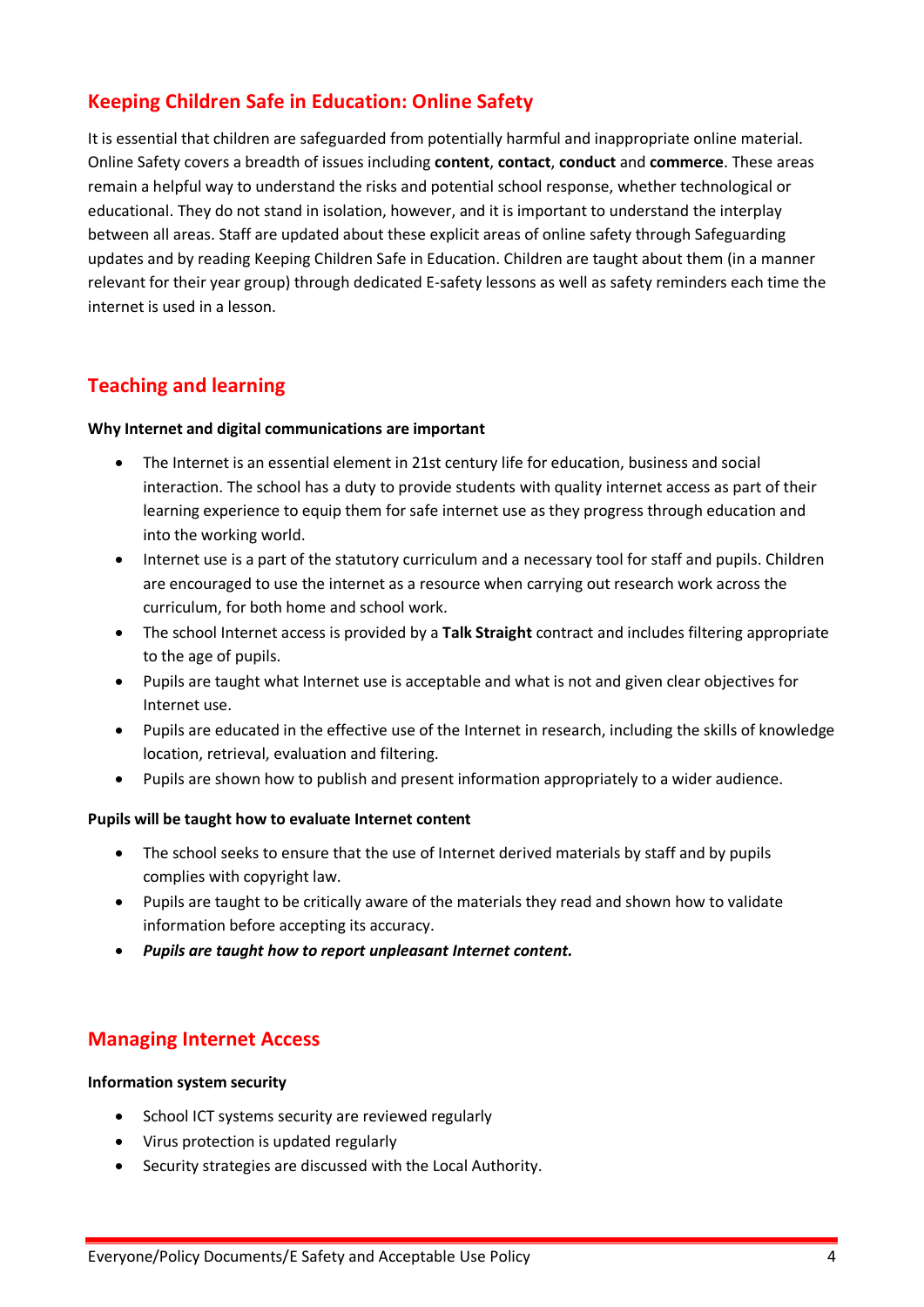## <span id="page-4-0"></span>**E-mail**

- Pupils and staff may only use approved e-mail accounts on the school system.
- Pupils must immediately tell a teacher if they receive offensive e-mail.
- Pupils must not reveal personal details of themselves or others in e-mail communication, or arrange to meet anyone without specific permission.
- Staff to pupil email communication must only take place via a school email address or from within the learning platform and will be monitored.
- Incoming e-mail should be treated as suspicious and attachments not opened unless the author is known.
- The school will consider how e-mail from pupils to external bodies is presented and controlled.
- The forwarding of chain letters is not permitted.

## <span id="page-4-1"></span>**Published content and the school website**

- The contact details on the Website should be the school address, e-mail and telephone number. Staff or pupils' personal information are not to be published.
- The **Headteacher** takes overall editorial responsibility and ensure that content is accurate and appropriate.

# <span id="page-4-2"></span>**Publishing pupils' images and work**

- Photographs that include pupils will be selected carefully. The school seeks to use group photographs rather than full-face photos of individual children.
- Pupils' full names should be avoided on the Website or learning platform, as appropriate, including in blogs, forums or wikis, particularly in association with photographs.
- Written permission from parents or carers are checked and/or obtained before photographs of pupils are published on the school Website.
- Parents are clearly informed of the school policy on image taking and publishing, both on school and independent electronic repositories.

## <span id="page-4-3"></span>**Social networking and personal publishing on the school learning platform**

- The school controls access to social networking sites, and considers how to educate pupils in their safe use e.g. use of passwords.
- Pupils are advised never to give out personal details, whether their own or belonging to other people, of any kind which may identify them or their location.
- Pupils must not place personal photos on any social network space provided in the school learning platform.
- Pupils and parents are advised that the use of social network spaces outside school brings a range of dangers for primary aged pupils.
- Pupils are advised to use nicknames and avatars when using social networking sites.

# <span id="page-4-4"></span>**Managing filtering**

- The school works in partnership with Surrey County Council to ensure systems to protect pupils are reviewed and improved.
- If staff or pupils come across unsuitable on-line materials, the site must be reported to the E-safety Coordinator and/or the DSL.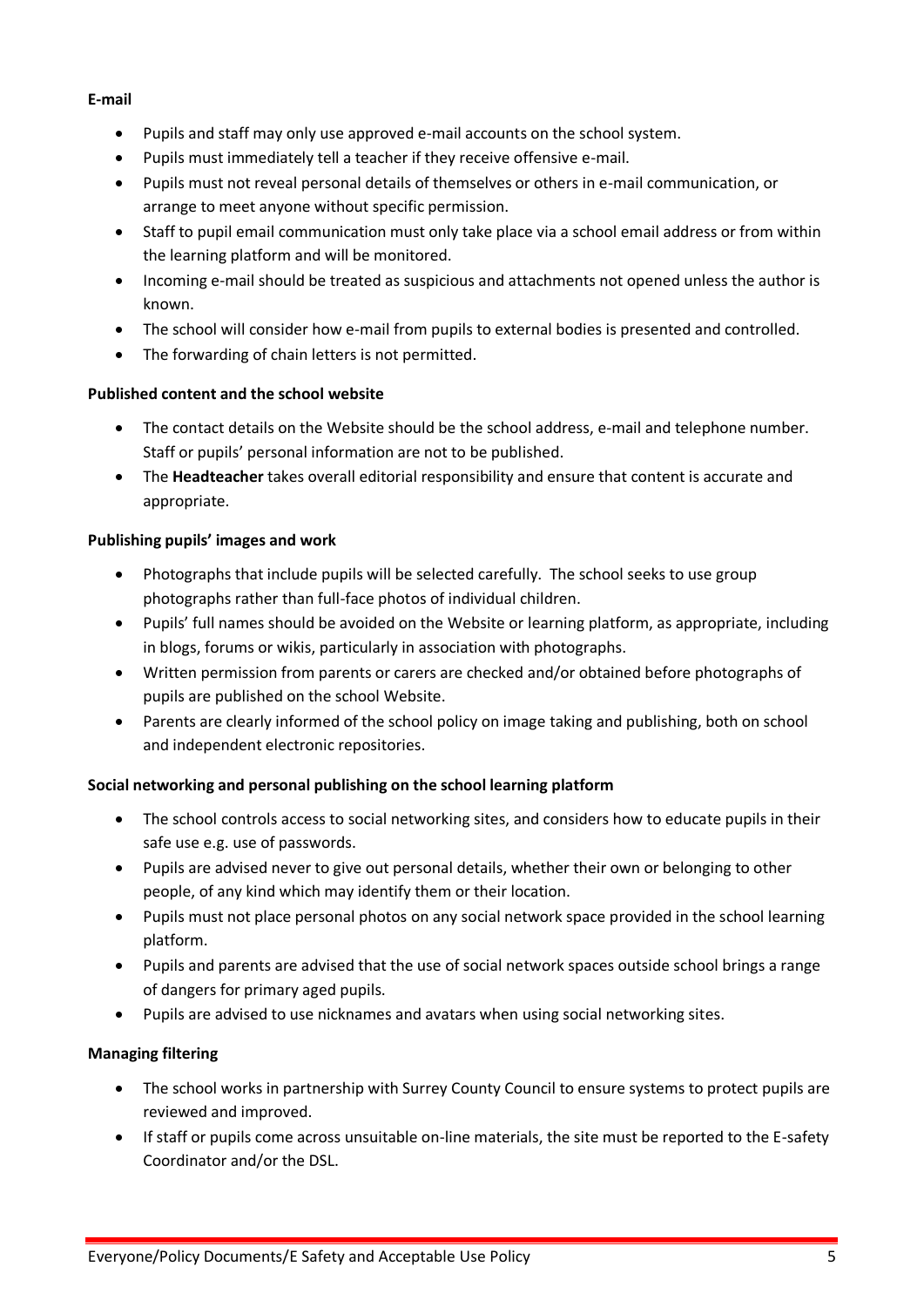- The DSL get reports and/or screenshots of inappropriate typed content through our filtering system.
- Senior staff ensure that regular checks are made to ensure that the filtering methods selected are appropriate, effective and reasonable.

## <span id="page-5-0"></span>**Managing video conferencing**

- Video conferencing can use the educational broadband network to ensure quality of service and security rather than the Internet.
- Pupils will only be involved in a video conference if an adult is present with them. COVID-19 is slightly different with remote learning.
- Video conferencing is appropriately supervised for the pupils' age.

# <span id="page-5-1"></span>**Managing emerging technologies**

- Emerging technologies are examined for educational benefit and a risk assessment is carried out before use in school is allowed.
- Mobile phones and associated cameras are not permitted during lessons or formal school time. The sending of abusive or inappropriate text messages is forbidden.
- Staff should use a school phone where contact with pupils is required.
- The appropriate use of Learning Platforms is discussed as the technology becomes available within the school.

# <span id="page-5-2"></span>**Protecting personal data**

• Personal data is recorded, processed, transferred and made available according to the Data Protection Act 1998.

# <span id="page-5-3"></span>**Policy Decisions**

## <span id="page-5-4"></span>**Authorising Internet access**

- All staff must read and sign the 'Staff Code of Conduct for Computing' before using any school computing resource.
- The school maintains a current record of all staff and pupils who are granted access to school computing systems.
- Parents are asked to sign and return a consent form at the beginning of their child's formal education within the school.
- Any person not directly employed by the school will be asked to sign an 'acceptable use of school ICT resources' before being allowed to access the Internet from the school site.

## <span id="page-5-5"></span>**Assessing risks**

- The school takes all reasonable precautions to prevent access to inappropriate material. However, due to the international scale and linked Internet content, it is not possible to guarantee that unsuitable material will never appear on a school computer. Neither the school nor SCC can accept liability for the material accessed, or any consequences of Internet access.
- The school regularly audits ICT use to establish if the E-safety policy is adequate and that the implementation of the E-safety policy is appropriate and effective.